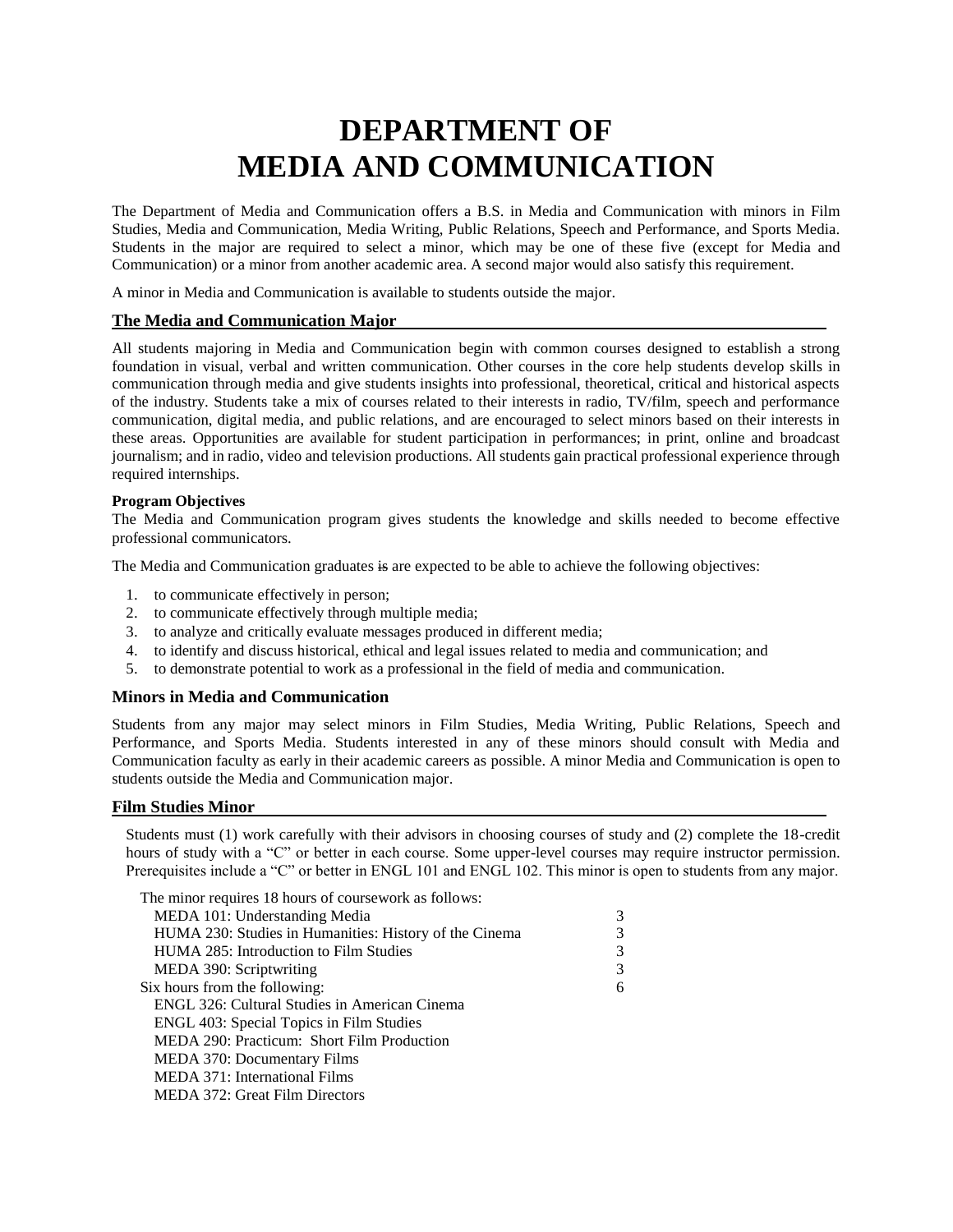#### SPAN 320: Hispanic Cinema

Note: ENGL and MEDA topics classes that are film related may be petitioned to substitute for one of the three-hour elective courses.

#### **Media and Communication Minor**

This minor is not open to Media and Communication majors. It requires a total of 18 hours of coursework as follows:

| JOUR 201: Introduction to Journalism           | 3 |
|------------------------------------------------|---|
| MEDA 101: Understanding Media                  | 3 |
| MEDA 302: Radio Production                     | 3 |
| MEDA 310: Digital Video Production             |   |
| or MEDA 340: Television News Reporting         | 3 |
| Six hours from the following:                  | 6 |
| JOUR 375: Feature and Magazine Writing         |   |
| MEDA 204: Communications Design                |   |
| MEDA 219: Communications Photography           |   |
| MEDA 290: Media Practicum                      |   |
| or MEDA 490: Student Media Internship          |   |
| MEDA 301: Special Topics in Mass Communication |   |
| MEDA 341: Introduction to Public Relations     |   |
| MEDA 351: Social Media                         |   |
| MEDA 360: Writing for Multiple Media           |   |
| MEDA 410: Advanced Digital Video Production    |   |
| MEDA 450: Advanced Television Production       |   |

#### **Media Writing Minor**

This minor requires 18 hours of coursework as follows: (MEDA 101 is a prerequisite for many of the courses in this minor.):

| JOUR 201: Introduction to Journalism                | 3 |
|-----------------------------------------------------|---|
| MEDA 360: Writing for Multiple Media                | 3 |
| <b>MEDA 361: Broadcast Writing</b>                  | 3 |
| MEDA 490: Student Media Internship (Forum)          | 3 |
| Six hours from the following                        | 6 |
| JOUR 302: Publication Design                        |   |
| JOUR 375: Feature and Magazine Writing              |   |
| MEDA 342: PR Communications (prerequisite MEDA 341) |   |
| MEDA 390: Scriptwriting                             |   |

#### **Public Relations Minor**

This minor requires 18 hours of coursework as follows (MEDA 101 is a prerequisite for many of the courses in this minor.):

| JOUR 201: Introduction to Journalism               |               |
|----------------------------------------------------|---------------|
| <b>MEDA 341: Introduction to Public Relations</b>  | 3             |
| <b>MEDA 342: PR Communications</b>                 | $\mathcal{R}$ |
| or MEDA 351: Social Media                          |               |
| MEDA 343: PR Cases and Campaigns                   |               |
| MEDA 421: Seminar in Media Law and Ethics          |               |
| MEDA 490: Student Media Internship                 |               |
| or MEDA 491: Internship in Media and Communication |               |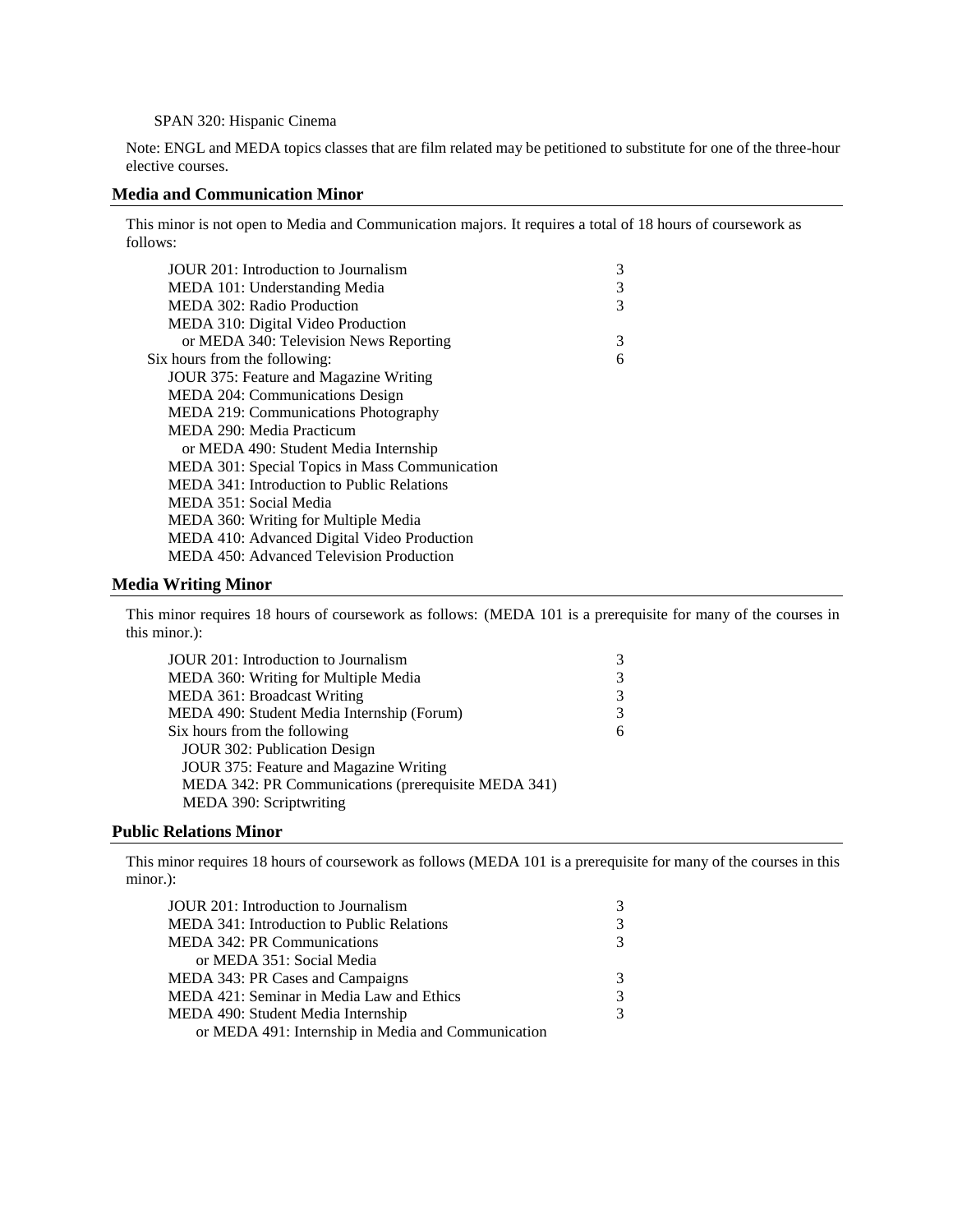# **Speech and Performance Minor**

This minor requires 18 hours of coursework as follows:

| MEDA 390: Scriptwriting                             | 3 |
|-----------------------------------------------------|---|
| SPCH 101: Speech Fundamentals                       | 3 |
| SPCH 201: Voice and Diction                         | 3 |
| SPCH 302: Voice Acting                              | 3 |
| THTR 201: Theatre Appreciation                      | 3 |
| Three hours from the following:                     | 3 |
| THTR 200: Acting 1                                  |   |
| THTR 301: Special Topics in Theatre and Performance |   |
| 300-level or above speech or theatre course         |   |

## **Sports Media Minor**

This minor requires 18 hours of coursework as follows (MEDA 101 is a prerequisite for many of the courses in this minor.):

| JOUR 201: Introduction to Journalism                          | 3 |
|---------------------------------------------------------------|---|
| or MEDA 360: Writing for Multiple Media                       |   |
| MEDA 200: Media Skills                                        | 3 |
| MEDA 215: Sports Media and Society                            | 3 |
| MEDA 315: Multimedia Sports Journalism                        | 3 |
| MEDA 341: Introduction to Public Relations                    | 3 |
| or MEDA 351: Introduction to Social Media                     |   |
| Three hours from the following:                               | 3 |
| HIST 344: Sports in American History                          |   |
| MEDA 219: Communications Photography                          |   |
| MEDA 302: Radio Production                                    |   |
| MEDA 310: Digital Video Production                            |   |
| MEDA 316: Topics in Sports Media                              |   |
| MEDA 361: Broadcast Writing                                   |   |
| MEDA 490: Student Media Internship, sports media              |   |
| MEDA 491: Internship in Media and Communication, sports media |   |
| SOCI 356: Sociology of Sports and Leisure                     |   |
| SPTM 302: Principles of Sports Marketing                      |   |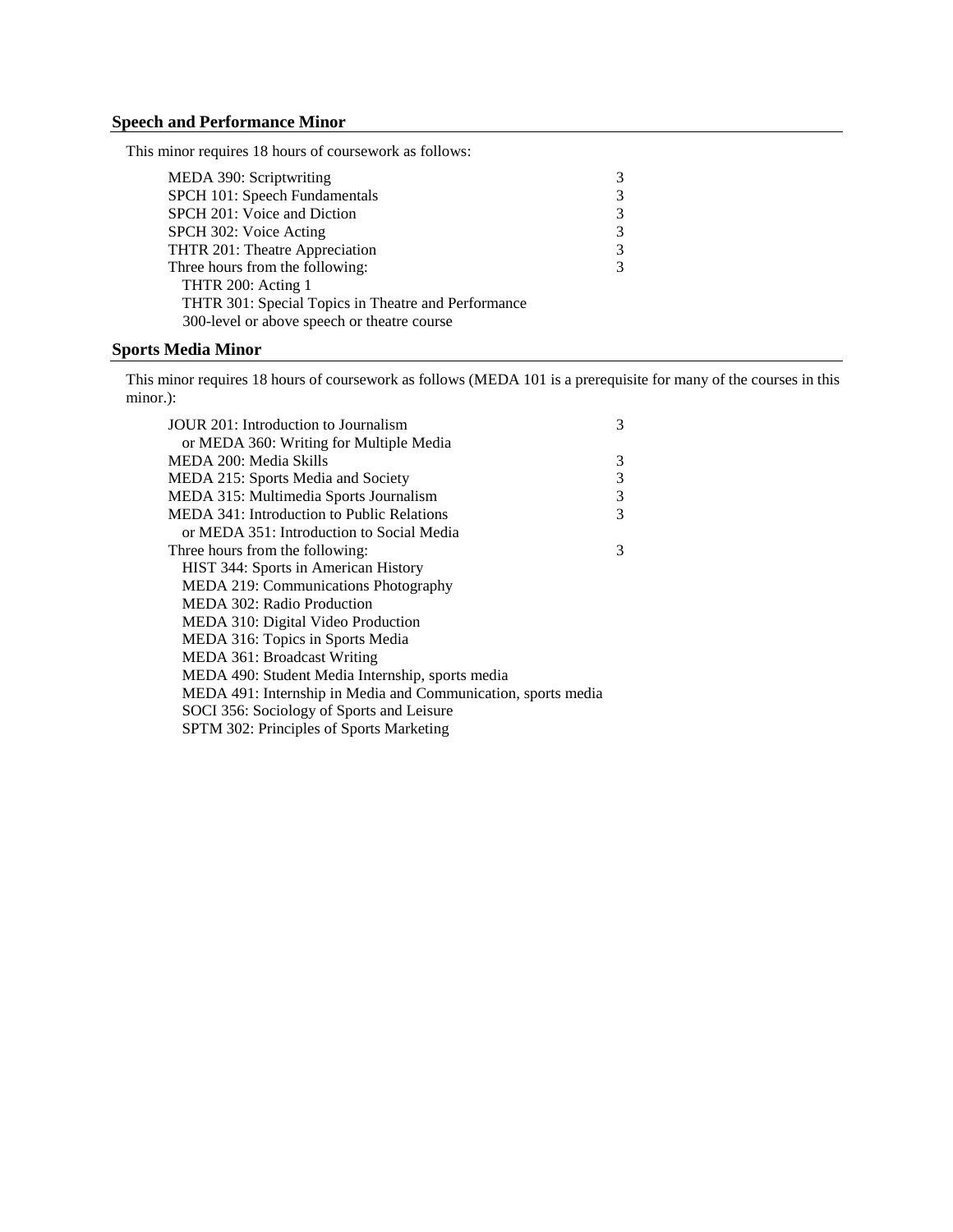# **2021-2022 PROGRAM REQUIREMENTS**

# **DEGREE: BACHELOR OF SCIENCE MAJOR: MEDIA AND COMMUNICATION**

|    | <b>INIEDIA ARD COMMUNI</b>                                                                                                                                                                                                                                                                                               | <b>Credit Hours</b>                                  |
|----|--------------------------------------------------------------------------------------------------------------------------------------------------------------------------------------------------------------------------------------------------------------------------------------------------------------------------|------------------------------------------------------|
|    | UNIVERSITY REQUIREMENT                                                                                                                                                                                                                                                                                                   |                                                      |
|    | FALS 101: Fine Arts and Lecture Series                                                                                                                                                                                                                                                                                   | $\overline{0}$                                       |
|    | <b>GENERAL EDUCATION REQUIREMENTS</b><br>(For approved courses, see the General Education: www.lander.edu/gen-ed.)                                                                                                                                                                                                       |                                                      |
|    | A. Core Academic Skills (9 hours)<br>ENGL 101: Writing and Inquiry I<br>ENGL 102: Writing and Inquiry II<br><b>Mathematics</b>                                                                                                                                                                                           | 3<br>3<br>3                                          |
| В. | <b>Humanities and Fine Arts</b><br>(6 hours selected from 2 different disciplines)                                                                                                                                                                                                                                       | 6                                                    |
|    | C. Behavioral and Social Perspectives<br>(6 hours selected from 2 different disciplines)                                                                                                                                                                                                                                 | 6                                                    |
| D. | <b>Scientific and Mathematical Reasoning</b><br>(7 hours selected from 2 different disciplines, 1 lab science required)                                                                                                                                                                                                  | 7                                                    |
| Е. | <b>Founding Documents of the United States</b><br>HIST 111: United States History to 1877 or<br>POLS 101: American National Government                                                                                                                                                                                   | 3                                                    |
| F. | <b>World Cultures</b>                                                                                                                                                                                                                                                                                                    | 3                                                    |
|    | G. LINK 101: Leadership, Involvement, Networking and Knowledge                                                                                                                                                                                                                                                           | 1                                                    |
|    | LINK 101 is required of all new transfer students who have earned less than<br>24 credit hours of college-level work and all first-time freshmen.                                                                                                                                                                        |                                                      |
|    | TOTAL GENERAL EDUCATION REQUIREMENTS                                                                                                                                                                                                                                                                                     | 35                                                   |
|    | If all of the General Education requirements are met and/or waived, and the credit<br>hours do not add up to at least 30, the General Education requirements are not<br>complete. If below 30, additional General Education courses from any category<br>must be taken until the total hours add up to at least 30 hours |                                                      |
|    | <b>MAJOR PROGRAM CORE REQUIREMENTS</b>                                                                                                                                                                                                                                                                                   |                                                      |
|    | JOUR 201: Introduction to Journalism<br>MEDA 101: Understanding Media<br>MEDA 200: Media Skills<br><b>MEDA 302: Radio Production</b><br>MEDA 310: Digital Video Production<br>MEDA 341: Introduction to Public Relations                                                                                                 | $\mathfrak{Z}$<br>3<br>$\mathfrak{Z}$<br>3<br>3<br>3 |
|    | MEDA 421: Seminar in Media Law and Ethics<br>MEDA 460: Emerging Media                                                                                                                                                                                                                                                    | 3<br>3                                               |

MEDA 499: Senior Capstone 1

SPCH 101: Speech Fundamentals 3 SPCH 201: Voice and Diction 3